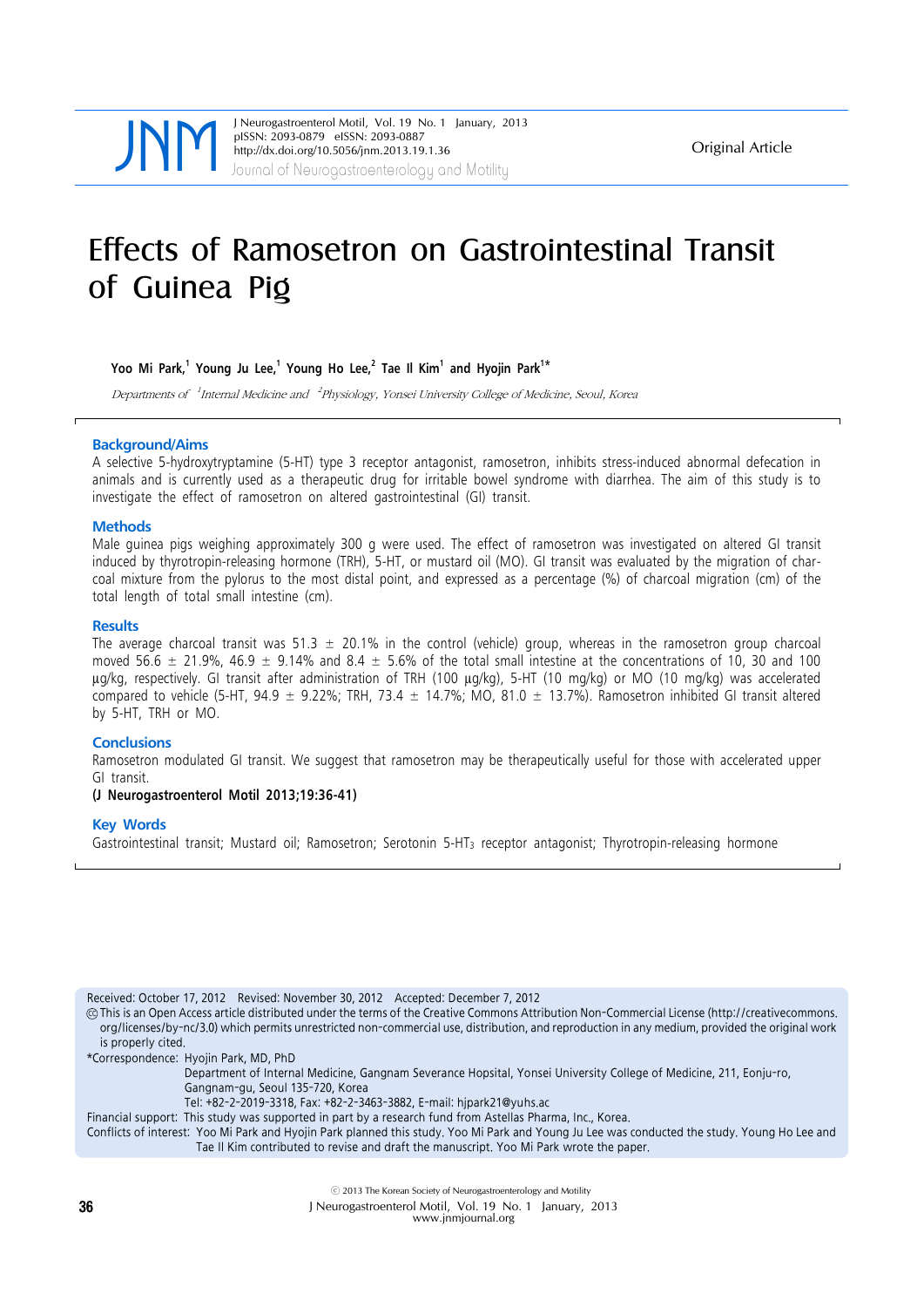As a potent and selective 5-hydroxytryptamine type 3 receptor antagonist (5-HT3RA), ramosetron hydrochloride (ramosetron), has been introduced in Japan to treat gastrointestinal (GI) symptoms such as nausea and vomiting caused by antineoplastic agents.<sup>1</sup> 5-HT<sub>3</sub>RAs (e.g., ondansetron and granisetron) have been reported to inhibit GI motility and reduce visceral sensitivity.<sup>2,3</sup> Ramosetron also has a long-acting inhibitory effect on stress-induced abnormal defecation in rats, though the drug does not influence normal defecation.<sup>4</sup> Unlike existing antidiarrheal and spasmolytic agents,  $5-\text{HT}_3\text{RAs}$  work through inhibition of colonic hyperalgesia.<sup>5</sup> Therefore, ramosetron is currently used as a therapeutic drug for irritable bowel syndrome with diarrhea  $(IBS-D)$ .<sup>6,7</sup> However, few studies have evaluated the effect of ramosetron on upper GI transit.

This study investigated the effects of ramosetron on GI transit with 5-HT, thyrotropin-releasing hormone (TRH) and mustard oil (MO). The latter two were selected as TRH enhances serotonin-induced GI motility, $8,9$  and as MO activates transient receptor potential ankyrin-1 (TRPA-1) to induce 5-HT release from enterochromaffin (EC) cells in vitro.<sup>10</sup> Furthermore, our study verified the inhibitory effects of ramosetron on altered GI transit induced by 5-HT, TRH and MO in guinea pigs.

# **Materials and Methods**

# Animals

Adult male Hartley guinea pigs (250-350 g, Orient Bio, Inc., Seoul, Korea) were acclimated to their holding room (temperature controlled at  $21 \pm 1^{\circ}C$ ,  $50 \pm 10\%$  humidity and 12-hour light/dark cycle). A standard guinea pig diet (7006; Teklad Guinea Pig Diet, Harlan Laboratories, Madison, WI, USA) and drinking water were provided ad libitum. Guinea pigs were deprived of food overnight before the experiment but were allowed free access to water. All experiments were conducted in accordance with the Guide for the Care and Use of Laboratory Animals provided by the Animal Laboratory Ethics Committees of the Department of Laboratory Animal Medicine, Medical Research Center, Yonsei University College of Medicine.

# Drugs and Chemicals

The following drugs and chemicals were used: pentobarbital

sodium (Hanlim Pharmaceuticals, Seoul, Korea), charcoal (Sigma, St. Louis, MO, USA), ramosetron hydrochloride (Astellas Pharma, Inc., Tokyo, Japan), 5-HT (Sigma), TRH (Sigma) and MO (Sigma). Ramosetron, 5-HT and MO were administrated orally with a charcoal mixture. For experiments involving TRH, this drug was mixed in saline and injected subcutaneously (SC) at total dose of 2 mg/kg prior to charcoal mixture administration.

#### Experimental Design

#### Assessment of gastrointestinal transit

After being fasted for 24 hours with free access to water, guinea pigs were anesthetized by intraperitoneal (i.p.) injection of pentobarbital sodium (40 mg/kg). GI transit was measured by using the charcoal transit assay. The charcoal mixture consisted of charcoal, barium and normal saline mixed in a 1:2:6 ratio. The guinea pigs received an intragastric administration of charcoal mixture combined with ramosetron, 5-HT and MO through orogastric cannula. TRH was injected SC. After 2 hours, the guinea pigs were sacrificed. The abdomens were opened and the intestines were removed from the pyloric junction to the ileocecal valve. GI transit was evaluated as the migration of charcoal mixture from the pylorus to the most distal point of migration and expressed as a percentage (%) of charcoal migration (cm) through the total length of small intestine (cm). The distance moved through the small intestine represents both gastric transit and small bowel transit. Additionally, small intestine transit is used interchangeably with upper GI transit.<sup>11</sup>

# Effect of ramosetron, 5-hydroxytryptamine, thyrotropinreleasing hormone or mustard oil on gastrointestinal transit

Ramosetron (10, 30 and 100 μg/kg) was administered via charcoal mixture through an orogastric cannula. Likewise, 5-HT  $(1, 5 \text{ and } 10 \text{ mg/kg})$  and MO  $(0.1, 1 \text{ and } 10 \text{ mg/kg})$  were also administered by the same method. TRH  $(1, 10 \text{ and } 100 \text{ µg/kg})$ was administered SC. Unlike the 5-HT and MO group, which were given the drug per os, TRH group had its agent subcutaneously injected. To offset the effect due to the difference of administration, 2 control group was formed. Doses were selected based upon the results of preliminary experiments as well as on previously published data.<sup>12-15</sup>

# Effect of ramosetron on altered gastrointestinal transit induced by 5-hydroxytrytamine, thyrotropin-releasing hormone or mustard oil

Ramosetron (10, 30 and 100 μg/kg) was administered via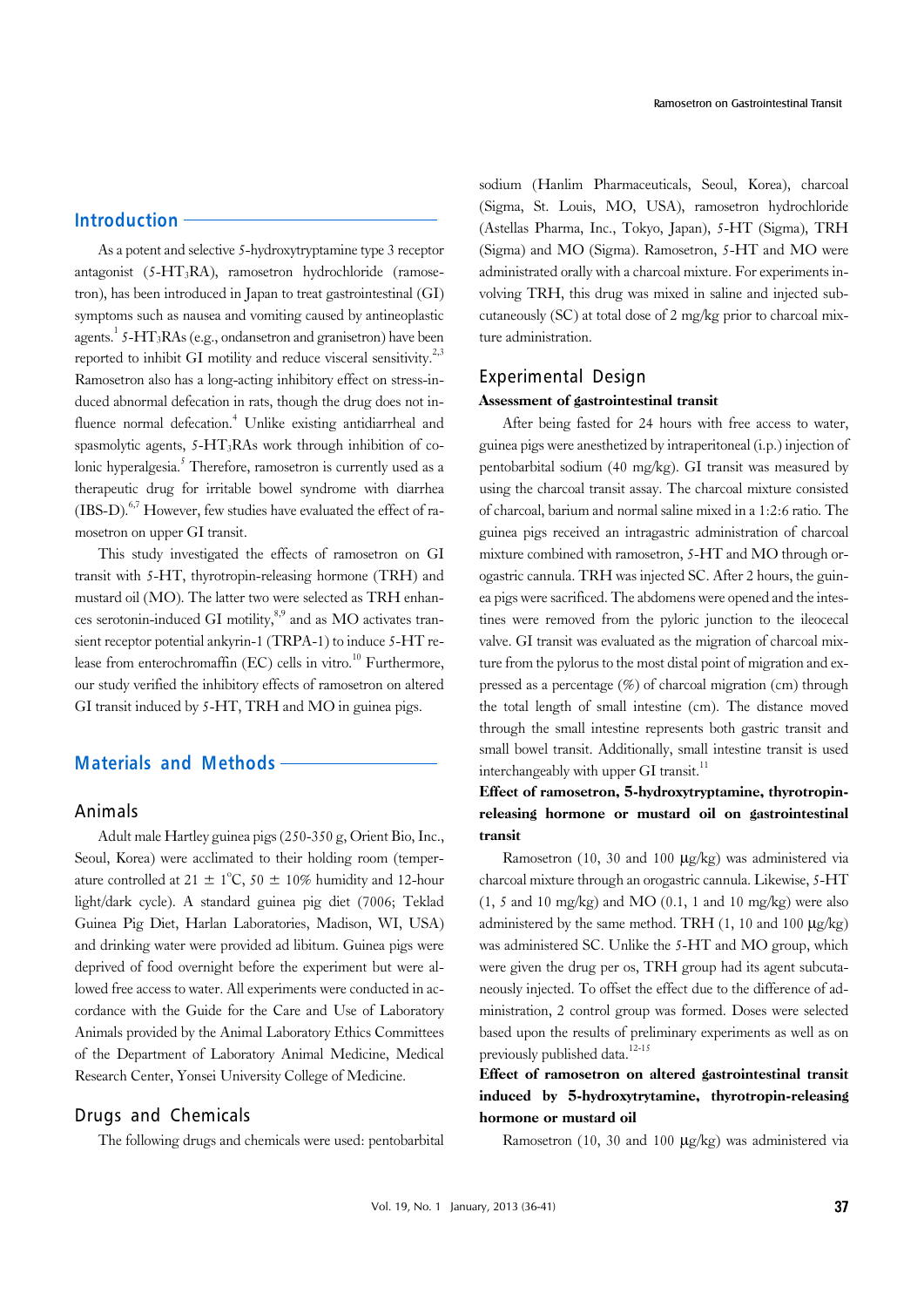charcoal mixture combined with 5-HT (10 mg/kg) or MO (10 mg/kg) through an orogastric cannula. TRH (100 μg/kg) was concurrently administered via charcoal mixture combined with ramosetron (10, 30 and 100 μg/kg) through an orogastric cannula.

# Statistical Methods

Different doses of the same treatment protocol were given at the same time-point to determine that the effects of drug treatment on charcoal transit were dose-dependent. The 'within group' multiple comparisons were assessed by one-way analysis of variance. The mean and standard deviation of the mean of charcoal transit rate for each treatment group were calculated. The student's *t* test was used to compare individual treatment groups. A *P*-value of less than 0.05 ( $P \le 0.05$ ) was considered to be statistically significant. All data were analyzed using the SPSS version 17.0 for Windows software (SPSS Inc., Chicago, IL, USA).

**Results**

# Effect of Ramosetron on Gastrointestinal Transit

The average charcoal transit was  $51.3 \pm 20.1\%$  in the control (vehicle) group ( $n = 7$ ) (Fig. 1). After oral administration of ramosetron, the transit was  $56.6 \pm 21.9\%$  (n = 6),  $46.9 \pm 9.1\%$  (n  $= 6$ ) and 8.4  $\pm$  5.6% (n  $= 6$ ), at ramosetron doses of 10, 30 and 100  $\mu$ g/kg, respectively ( $P \leq 0.01$ ).

# Effect of 5-hydroxytryptamine, Thyrotropin-releasing Hormone or Mustard Oil on Gastrointestinal Transit

Oral administration of 5-HT at doses of 1, 5 and 10 mg/kg accelerated GI transit of charcoal in a dose-dependent fashion (Fig. 2). In the control group (n = 7) the charcoal moved 51.3  $\pm$ 20.1%, whereas the transit for the 5-HT group was 55.1  $\pm$ 20.5% (n = 6), 64.7  $\pm$  20.9% (n = 6) and 94.9  $\pm$  9.2% (n = 6) at doses of 1, 5 and 10 mg/kg, respectively. A significant change was observed at a 5-HT dose of 10 mg/kg ( $P \le 0.01$ ).

 Similarly, subcutaneous administration of TRH accelerated charcoal transit (Fig. 3). The charcoal moved  $56.1 \pm 18.4\%$  in the control group ( $n = 6$ ), whereas for the TRH group the charcoal transit was  $45.5 \pm 16.9\%$  (n = 6),  $52.1 \pm 17.4\%$  (n = 6) and 73.5  $\pm$  14.7% (n = 6) at doses of 1, 10 and 100  $\mu$ g/kg, respectively. The maximum effect was achieved for TRH at a dose of 100  $\mu$ g/kg ( $P = 0.102$ ).

Oral administration of MO also accelerated GI transit (Fig. 4). In the control group ( $n = 7$ ) the charcoal moved  $51.3 \pm 20.1\%$ , and in the MO group the charcoal transit was  $33.9 \pm 15.3\%$  (n = 6),  $61.3 \pm 9.8\%$  (n = 6) and  $81.0 \pm 13.7\%$  (n = 6) at doses of 0.1  $(n = 6)$ , 1 and 10 mg/kg, respectively. A significant difference was observed for MO at a dose of 10 mg/kg ( $P \le 0.01$ ).



Figure 1. The effect of ramosetron on gastrointestinal (GI) transit. Ramosetron inhibits GI transit.  $*P < 0.01$  compared with the control group ( $n = 7$ ).



Figure 2. The effect of ramosetron on altered gastrointestinal (GI) transit induced by 5-hydroxytryptamine (5-HT). The 5-HT accelerated GI charcoal transit dose-dependently. The maximum effect was observed at a dose of 10 mg/kg ( $*P < 0.01$  compared with the control group  $[n = 7]$ ). Ramosetron significantly inhibited the accelerated GI transit caused by 5-HT (\*\* $P$  < 0.01 compared with the 5-HT group [n  $= 6$ ]).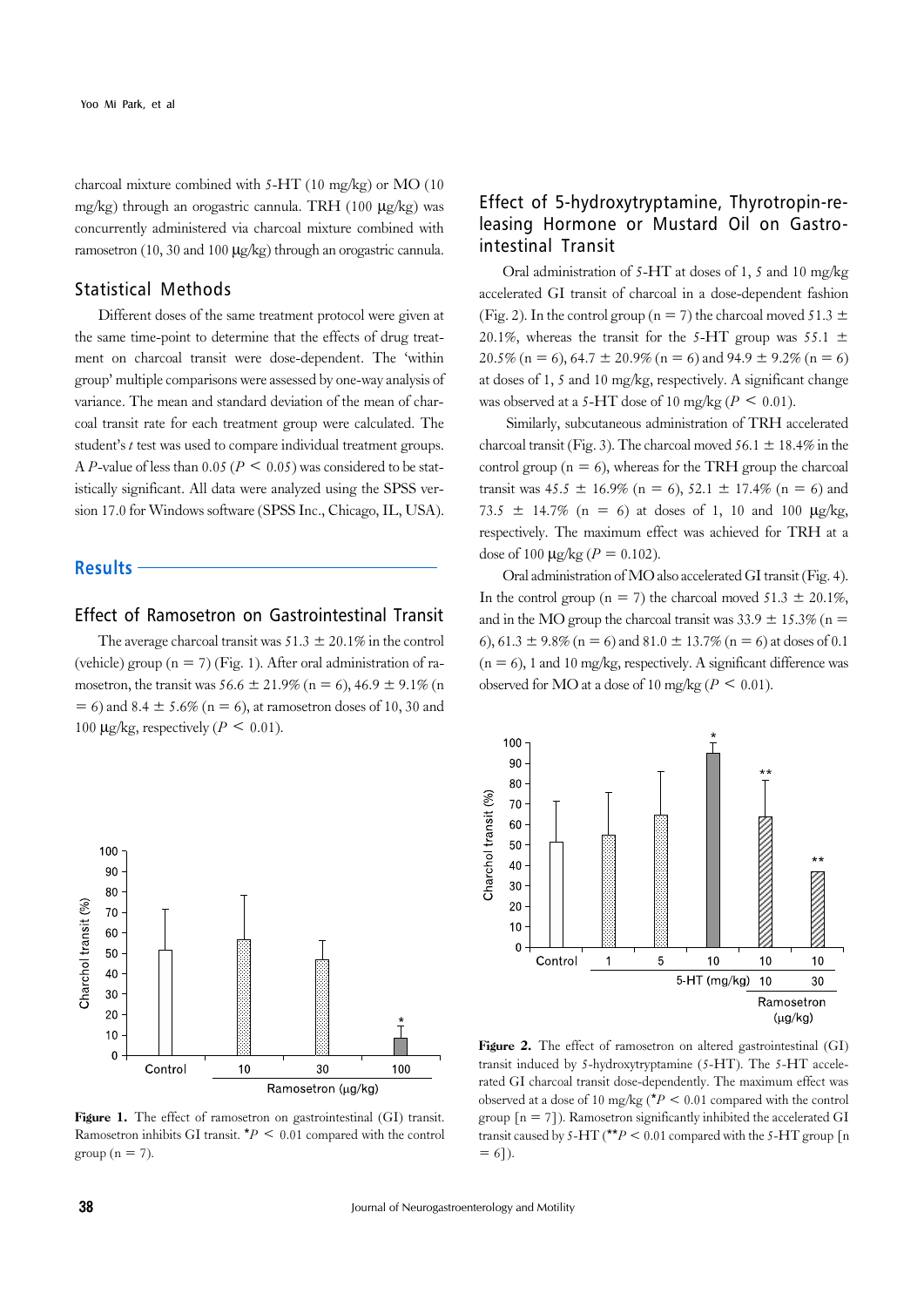

Figure 3. The effect of ramosetron on altered gastrointestinal (GI) transit induced by thyrotropin-releasing hormone (TRH). TRH accelerated GI charcoal transit. The maximum effect was observed in TRH at a dose of 100  $\mu$ g/kg (\**P* = 0.102 compared with the control group  $[n = 6]$ ). Ramosetron significantly inhibited the accelerated GI transit caused by TRH (\*\**P* < 0.05 compared with the TRH group  $[n = 6]$ ).

# Effect of Ramosetron on Altered Gastrointestinal Transit Induced by 5-hydroxytryptamine, Thyrotropin-releasing Hormone or Mustard Oil

Oral administration of ramosetron at doses of 10 and 30 μg/kg inhibited 5-HT, TRH and MO-induced accelerated GI transit (Fig. 2-4). In particular, ramosetron at a dose of 30  $\mu$ g/kg significantly inhibited the accelerated GI transit caused by 5-HT at a dose of 10 mg/kg ( $P \le 0.01$ , n = 6), TRH at a dose of 100  $\mu$ g/kg ( $P \le 0.01$ , n  $= 6$ ) and MO at a dose of 10 mg/kg ( $P \le 0.01$ , n = 7).

# **Discussion**

Ramosetron, a selective  $5-HT_3RA$ , inhibits GI transit. This effect was well demonstrated by its inhibitory effects on accelerated GI transit caused by 5-HT, TRH and MO in this study.

The 5-HT is an important signaling molecule that involves peristaltic, secretory, vagal and nociceptive reflexes.<sup>16</sup> This signaling molecule is found in the GI tract in the interneurons that terminate in the myenteric and submucosal plexuses, $17$  is released from EC cells by vagus nerve stimulation, and induces a release of acetylcholine from excitatory (cholinergic) neurons.<sup>18</sup> TRH stimulates the centers of the brain which control the vagal-enteric nervous systems, and involves cholinergic and serotonergic mechanisms.19 The smooth muscle contraction that is elicited is influenced by changes of neurotransmitter release, either pos-



Figure 4. The effect of ramosetron on altered gastrointestinal (GI) transit induced by mustard oil (MO). MO accelerated GI charcoal transit. The maximum effect was observed in MO at a dose of 10 mg/kg  $({}^{\star}P$  < 0.01 compared with the control group  $[n = 7]$ ). Ramosetron significantly inhibited the accelerated GI transit caused by MO ( $*^*P$  < 0.01 compared with the MO group  $[n = 7]$ ).

itively or negatively.<sup>17</sup> TRH also induces release of serotonin, which results in accelerated GI transit and causes diarrhea.<sup>13,20</sup> Similarly, MO induces 5-HT release from EC cells in vitro by way of TRPA-1, which is highly expressed in both the intestine and the stomach.<sup>10</sup> TRPA-1 agonists are reported to have a contractile effect in isolated mouse intestine in vivo, but the effect of TRPA-1 agonists on GI motility in guinea pigs has not been verified.<sup>21</sup> In a previous experiment in rabbits, the contractile responses of allyl isothiocyanate, which is a TRPA-1 agonist, were reduced by ramosetron.<sup>22</sup>

The  $5-\text{HT}_3$  receptors (the original  $5-\text{HT}$  M receptor) are distributed widely in both the GI tract and the central nerve system, and result in increased intestinal secretion and alteration of peristaltic activity.<sup>16,23</sup> In animals,  $5-HT_3RAs$  have been found to inhibit stress-induced abnormal defecation in animals.<sup>9,12</sup> Furthermore, 5-HT3RAs already have a therapeutic use for IBS-D, and their effectiveness is well-known.  $5-HT_3RAs$  have also been confirmed to have an inhibitory effect on lower GI transit, $5,12$  but their effects and mechanism on the upper GI tract (stomach and small intestine) have not been verified.

Previously, Doihara et  $al^{24}$  showed that intragastric administration of 1 mg/kg allyl isothiocyanate facilitated phasic contractions in the gastric antrum and jejunum, and that these effects were inhibited by pretreatment with ruthenium red, a TRPA-1 antagonist. However, in another study involving guinea pigs, the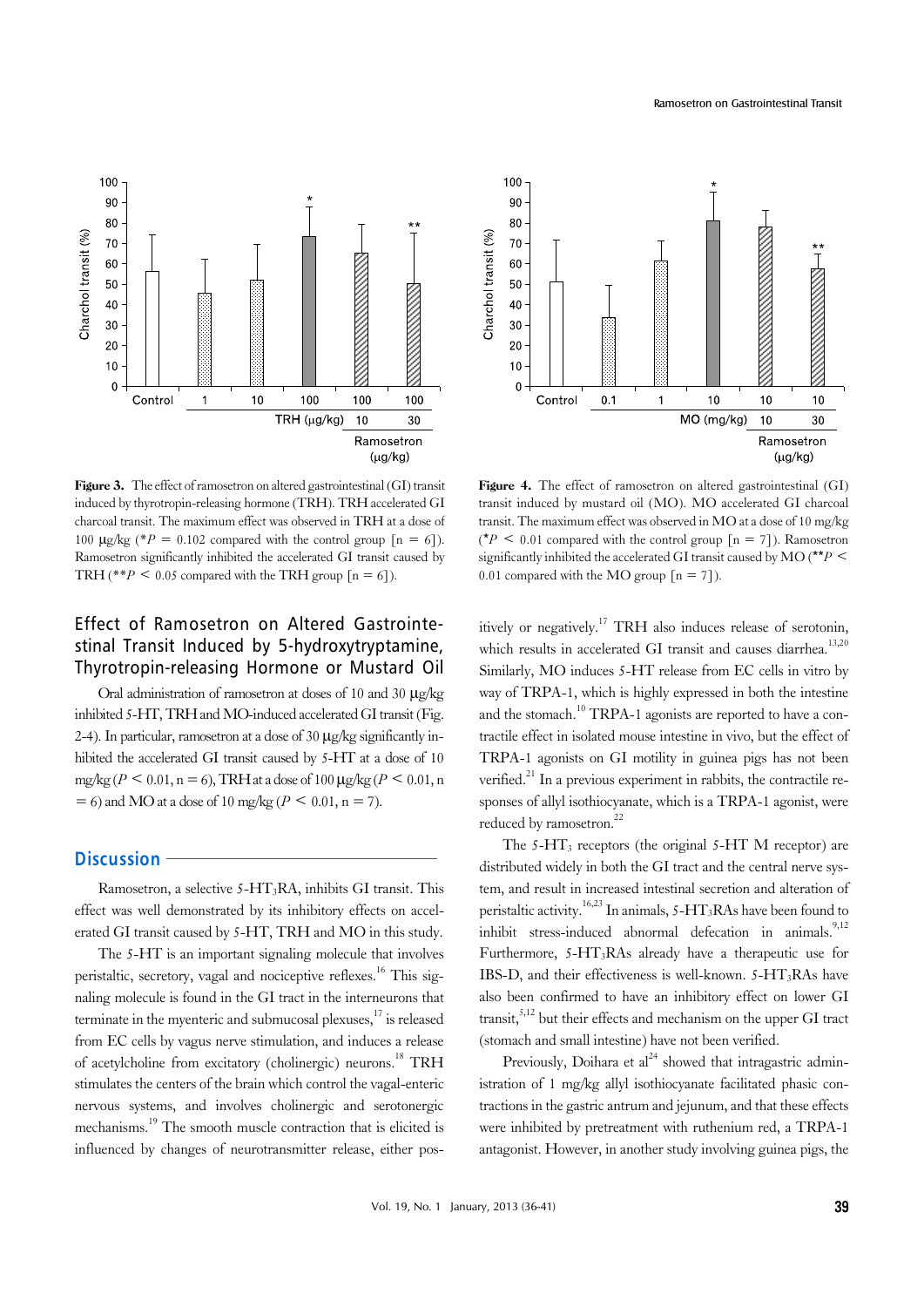selective 5-HT3RA ondansetron increased the rate of gastric emptying in vivo, $^{25}$  although the precise mechanisms have not been elucidated.

Ramosetron is a potent and selective  $5-HT_3RA$ . Ohta et al<sup>26</sup> have suggested that ramosetron may achieve long-lasting binding to 5-HT3 receptors because ramosetron possesses the distinctive ability to maintain an active 3-dimensional chemical conformation. This drug has already proven to be effective for IBS-D in both animal and clinical studies. Recently, although Hirata et al<sup>27</sup> showed that ramosetron significantly inhibited the delayed gastric emptying in a corticotrophin releasing factor and soybean oil-induced rat model, few studies have investigated the effects of ramosetron on altered upper GI transit. Therefore, we hypothesized that ramosetron may affect the motor function of the small bowel as well as the stomach, which was investigated by using charcoal GI transit. Aquiring the data on net effect of the gastric and small intestinal charcoal transit makes our study different from previous studies.

Our study demonstrated that ramosetron inhibits normal GI transit and that it also inhibits the accelerated GI transit induced by 5-HT, TRH and MO in guinea pigs. Along these lines, previous animal and preliminary human studies have indicated that 5-HT3RAs may facilitate activity dependent on the degree of basal tone.<sup>17,23</sup> A few studies have also shown that  $5-HT_3RAs$  accelerated delayed gastric emptying in animal models.<sup>28</sup> On the other hand, Talley et  $al^{29}$  reported that ondansetron, a selective 5-HT3RA, did not significantly alter small intestine transit and oral to cecal transit time in healthy volunteers. Troisetron, a selective  $5-\text{HT}_3\text{RA}$ , has been found to either modestly increase gastric emptying or reduce it in healthy volunteers.30 The action of 5-HT3RAs to modify contraction-relaxation responses would be dependent on the relative balance of excitatory-inhibitory tone.<sup>17,23</sup> Therefore, 5-HT<sub>3</sub>RAs might reduce motor activity in the presence of an abnormally increased basal activity. The transit time at lower doses of TRH and MO is actually slower compared to the control group in this study. Different doses of TRH and MO do affect GI transit. It was shown in higher doses that they accelerated GI transit. Perhaps this is due to a balance of inhibitory and excitatory tone at the neuromuscular junction. It will necessitate further investigation and more studies to explain the odd phenomena that lower doses of TRH and MO causes apparent inhibitory effect on GI transit.

In conclusion, this stuty showed that 5-HT, TRH and MO accelerated GI transit. Ramosetron, which is a  $5-HT_3RA$ , inhibited 5-HT, TRH and MO-induced accelerated GI transit.

Therefore, we suggest that ramosetron may be therapeutically useful for accelerated upper and lower GI transit.

# **References**

- 1. Rabasseda X. Ramosetron, a 5-HT3 receptor antagonist for the control of nausea and vomiting. Drugs Today (Barc) 2002;38:75-89.
- 2. Steadman CJ, Talley NJ, Phillips SF, Zinsmeister AR. Selective 5-hydroxytryptamine type 3 receptor antagonism with ondansetron as treatment for diarrhea-predominant irritable bowel syndrome: a pilot study. Mayo Clin Proc 1992;67:732-738.
- 3. Prior A, Read NW. Reduction of rectal sensitivity and post-prandial motility by granisetron, a 5 HT3-receptor antagonist, in patients with irritable bowel syndrome. Aliment Pharmacol Ther 1993;7:175-180.
- 4. Shafik A, El-Sibai O, Ahmed I. Parasympathetic extrinsic reflex: role in defecation mechanism. World J Surg 2002;26:737-740; discussion 741.
- 5. Hirata T, Keto Y, Nakata M, et al. Effects of serotonin 5-HT3 receptor antagonists on stress-induced colonic hyperalgesia and diarrhoea in rats: a comparative study with opioid receptor agonists, a muscarinic receptor antagonist and a synthetic polymer. Neurogastroenterol Motil 2008;20:557-565.
- 6. Matsueda K, Harasawa S, Hongo M, Hiwatashi N, Sasaki D. A phase II trial of the novel serotonin type 3 receptor antagonist ramosetron in Japanese male and female patients with diarrhea-predominant irritable bowel syndrome. Digestion 2008;77:225-235.
- 7. Matsueda K, Harasawa S, Hongo M, Hiwatashi N, Sasaki D. A randomized, double-blind, placebo-controlled clinical trial of the effectiveness of the novel serotonin type 3 receptor antagonist ramosetron in both male and female Japanese patients with diarrhea-predominant irritable bowel syndrome. Scand J Gastroenterol 2008; 43:1202-1211.
- 8. Taché Y, Yoneda M, Kato K, Király A, Sütö G, Kaneko H. Intracisternal thyrotropin-releasing hormone-induced vagally mediated gastric protection against ethanol lesions: central and peripheral mechanisms. J Gastroenterol Hepatol 1994;9(suppl 1):S29-S35.
- 9. Miyata K, Kamato T, Nishida A, et al. Role of the serotonin3 receptor in stress-induced defecation. J Pharmacol Exp Ther 1992; 261:297-303.
- 10. Nozawa K, Kawabata-Shoda E, Doihara H, et al. TRPA1 regulates gastrointestinal motility through serotonin release from enterochromaffin cells. Proc Natl Acad Sci USA 2009;106:3408-3413.
- 11. Kimball ES, Wallace NH, Schneider CR, D'Andrea MR, Hornby PJ. Small intestinal cannabinoid receptor changes following a single colonic insult with oil of mustard in mice. Front Pharmacol 2010; 1:132.
- 12. Hirata T, Funatsu T, Keto Y, Akuzawa S, Sasamata M, Miyata K. Inhibitory effects of ramosetron, a potent and selective 5-HT3- receptor antagonist, on conditioned fear stress-induced abnormal defecation and normal defecation in rats: comparative studies with antidiarrheal and spasmolytic agents. J Pharmacol Sci 2008;106:264- 270.
- 13. Pillai NP, Bhargava HN. The effect of thyrotropin releasing hormone and morphine on gastrointestinal transit. Peptides 1984;5: 1055-1059.